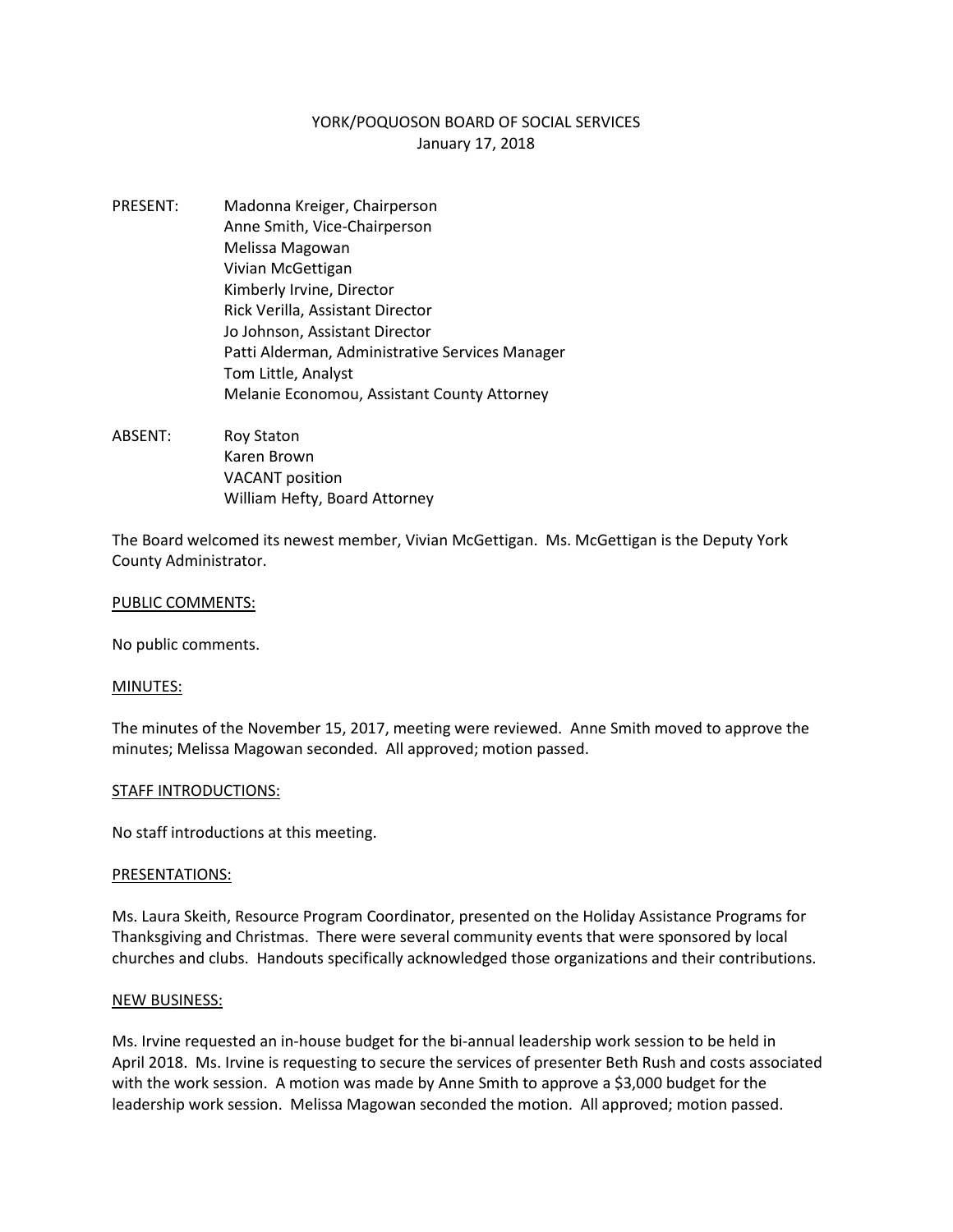# OLD BUSINESS:

Patti Alderman gave a brief budget update. There are no significant issues in the current budget.

### NEW BUSINESS:

Tom Little, Analyst, reviewed the statistical reports submitted in the Board book. Mr. Verilla drew attention to the foster care reports: as of this date, we have custody of 11 foster children (13 were indicated on the reports). Custody of two children was transferred to family members on 1/16/18.

## STRATEGIC PLAN:

Ms. Irvine reviewed the current strategic plan for 2017-18. Attention was drawn specifically to succession planning and the career ladders established. Mr. Verilla updated the Board on the Adult Foster Care program in the Strategic Plan (Goal 3.E.6). Ms. Johnson reviewed the VIEW training for intake workers to help with skills for client employment (Goal 3.C.1). Ms. Irvine reviewed the measures on the Strategic Plan and how these help with accomplishing our goals.

## ASSISTANT DIRECTOR'S REPORTS:

Mr. Verilla reviewed the Quality Improvement Center for Workforce Development Council Charter. This partnership will develop and test employee retention and satisfaction. This was a competitive process to secure this grant, and Virginia is one-of-six states, Native American territory, and one County that will pilot this process nationwide. About one-third of the localities in the Commonwealth have been chosen to participate. This grant will be measured for the next 4 years.

Mr. Verilla also updated the Board on the PEER PLACE software (to replace the current ASAPS software), and the new transcription services (CWIS) for workers' narratives.

# DIRECTOR'S REPORTS:

Ms. Irvine updated the Board on her involvement with the Food Access Program. This is a collaborative effort with Williamsburg City and James City County. This is the first phase of this collaboration.

Ms. Irvine also gave a legislative update on current bills that would affect Social Services. Attention was drawn to one particular bill (HB850) that was authored by our own Adult Services staff (a Bill requesting APS temporary conservatorship). Senator Mason has sponsored the bill, and several local General Assembly members are supporting this Bill.

There was discussion on the CHIP and its continued funding. This continues to be a month-to-month wait. Updates are given daily on the possibility of continued funding.

The Medicaid expansion continues to be an issue in Virginia (currently Virginia does not have expansion; citizens in Virginia must meet a category of eligibility). There is the possibility of Medicaid expansion being approved in this session. The result of the expansion could be an additional 1200 cases for York/Poquoson.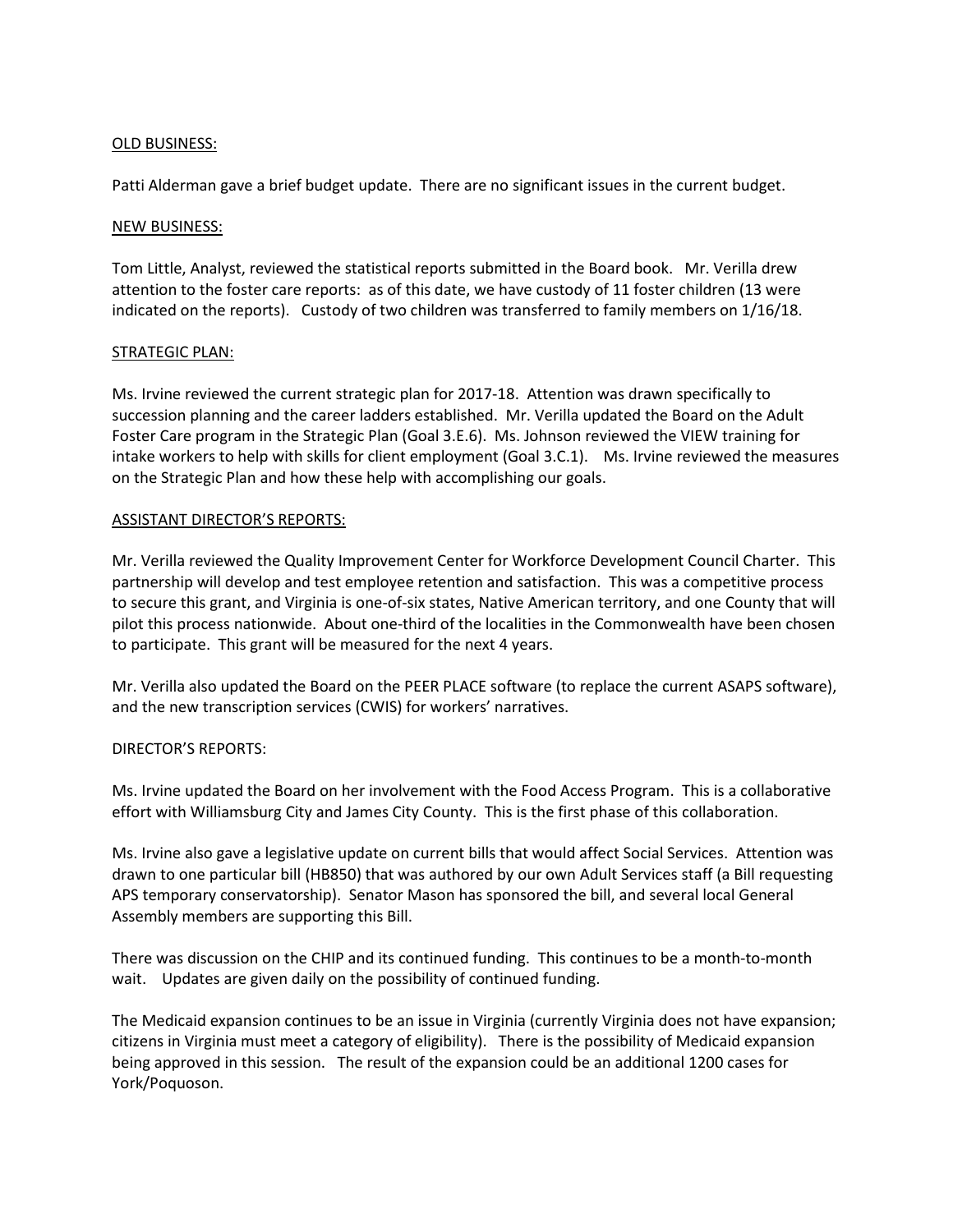Ms. Irvine reported that Melanie Economou, current Assistant County Attorney assigned to our Agency, will be transitioning to the York County School Board full-time. A new attorney is in the process of being hired to replace her. The Board congratulated Melanie on her new endeavor, and acknowledged the loss our Agency will feel.

# MATTERS PRESENTED BY THE BOARD:

Anne Smith began a discussion on approving an annual calendar for the Board. There are several options, based on Virginia Code that could be adopted. She asked that the Board members be thinking about looking at how future meetings could be scheduled. Code requires that there be a meeting at least every other month (bi-monthly), with a minimum of 6 meetings per year. Board will research the options and discuss at a future meeting.

## CLOSED SESSION:

No closed session.

A motion was made to adjourn by Anne Smith and seconded by Melissa Magowan. All approved; meeting adjourned.

NEXT MEETING: February 21, 2018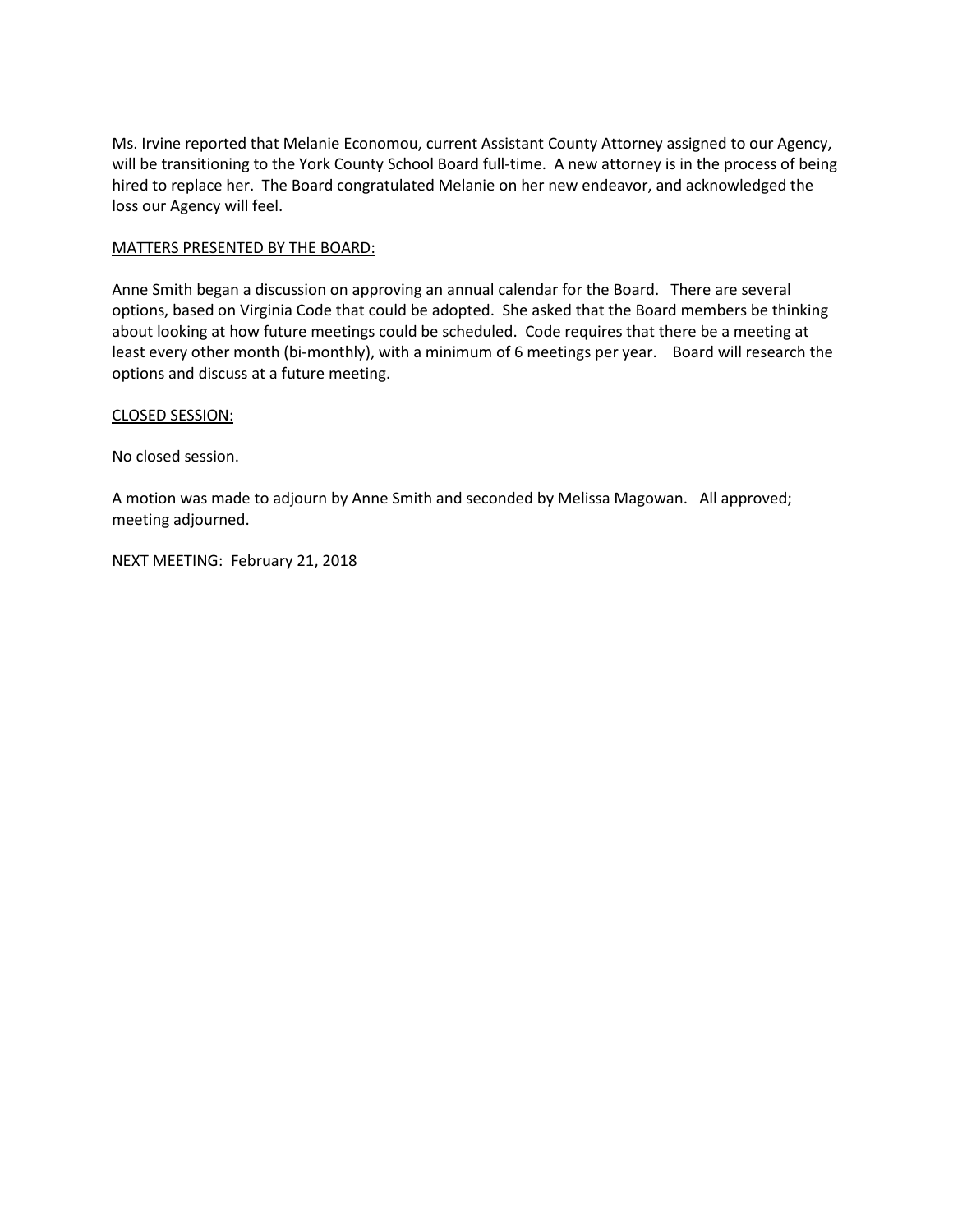

#### AGENDA ITEM NO. D.1

AT THE MEETING OF THE BOARD OF DIRECTORS OF THE WILLIAMSBURG AREA TRANSIT AUTHORITY (WATA), HELD ON THE 17<sup>th</sup> DAY OF JANUARY, 2018, AT 10:00 A.M. IN THE STRYKER CENTER, CITY COUNCIL CHAMBERS, 412 BOUNDARY STREET, WILLIAMSBURG, VIRGINIA 23185.

#### A. CALL TO ORDER

Chair Andrew Trivette called the January meeting of the WATA Board to order and requested Mr. Zach Trogdon, Executive Director, to call the roll.

#### B. ROLL CALL

#### Members of the Board Present: Staff Present:

Mr. Mark Carter Coordinator

 Mr. Bill Horacio, College of William & Mary Mr. Steven Hennessee, DRPT **Absent:** Mr. Brent Haden, Pender & Coward Ms. Amanda Martin, Operations Director Mr. Mark Bellamy, York County Alternate

Mr. Andrew Trivette Mr. Zach Trogdon, Executive Director Mr. Paul Holt Mr. Josh Moore, Deputy Executive Director Mr. Kurt Reisweber **Mr. Barbara Creel, Budget & Grants Administrator** Mr. Kurt Reisweber Mr. Doug Powell **Maria Boone**, Safety, Security & Training Mr. Ben Goodill, Transit Planner Others Present: Ms. Eva Hanna, Secretary

Ms. Jennifer Tomes, JCC Treasurer Ms. Michele Canty, Communications Specialist

Before proceeding, Mr. Trivette requested a motion to move Item No. F.2, The Colonial Williamsburg Agreement to a Closed Session. Mr. Carter made the motion with a second from Mr. Powell. The motion passed with a Board vote of 5-0. Mr. Trivette then stated that the agenda would be amended to show Item No. F.2 becoming Item G.4.

#### C. PUBLIC COMMENT

As no one from the public was present, Mr. Trivette closed this section of the meeting.

#### D. BOARD MINUTES

#### 1. Minutes – December 20, 2017

Mr. Trivette requested a motion for approval of the minutes from the December 20, 2017 meeting. Mr. Powell made the motion, with a second from Mr. Reisweber. The minutes were approved by a vote of 5-0.

#### E. REPORTS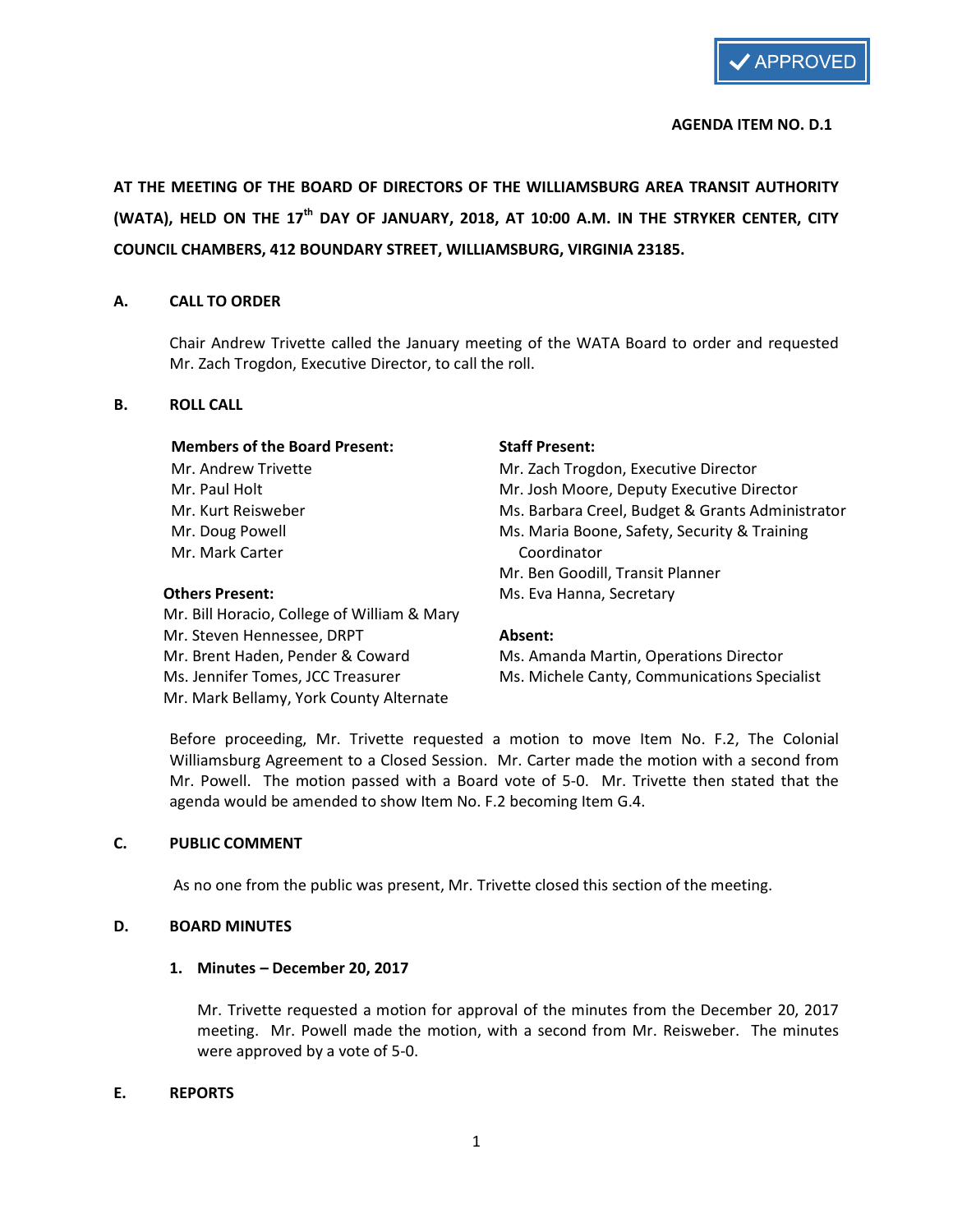## 1. Safety Report

Ms. Boone presented a PowerPoint giving an accident overview comparing 2016 and 2017. Preventable accidents are down from 1.08 per 100,000 miles in 2016 (22 total), to .48 per 100,000 miles in 2017 (17 total) even with Route 11 adding to the system miles. Ms. Boone said she is continually looking for improvement and is actively looking to provide training opportunities for all members of WATA's team, including jointly hosting security courses with Petersburg Transit, working on a Safety Management System Plan and a goal to have an annual in house roadeo. Mr. Trivette thanked Ms. Boone for the good report.

## 2. Route 11 Report

Mr. Moore said this is the 6-month report the Board requested. He began by recapping the funding sources and stating the total funding for the grant as being \$785,009, with projected expenses of \$306,334 per year. Actual expenses for FY18 are expected to be \$210,000 based on the six month totals. Mr. Moore said WATA had set a ridership goal of 3,600 for the first six-months. Actual ridership (including the addition of unclassified) was 3,277. The highest ridership locations are Lee Hall/Doctor's Hospital (which are transfer locations), Rivermeade Apartments, Lackey Clinic and Woods of Yorktown. The lowest ridership is occurring at the Government Center, Harris Teeter and Busch Gardens. Discussion took place on looking for options to extend the route to Route 17, needing to keep service the Government Center because that was included in the original grant, the longer distance and higher running times contributing to the lower ridership numbers, procuring a medium-duty BOC and the best time to make major changes to all routes. The Board recommended getting another report in 6-months and making changes as soon as possible. Mr. Holt suggested utilizing the Ridership Committee to get their suggestions and input.

#### 3. Monthly Reports and Communications

#### a) Financial and Ridership Report

Mr. Trogdon said the report was submitted as written. Last month, Mr. Trivette asked about farebox numbers on the November report. Ms. Creel said that report was the first full month of comparing the 2016 rate structure changes or possibly a late deposit posted in the next month.

#### b) Executive Director Report

Mr. Trogdon stated the report was submitted as written. He added that staff is still working on some procurements. There was only one (1) response for the Cost Allocation Study, so that will be resolicited. In addition the Northern Hub bid is being evaluated.

#### c) Shelter Repair Guidelines Update

Mr. Trogdon said the guidelines were presented last month and the Board was asked if they had any comments. Since there were none, the next step will be for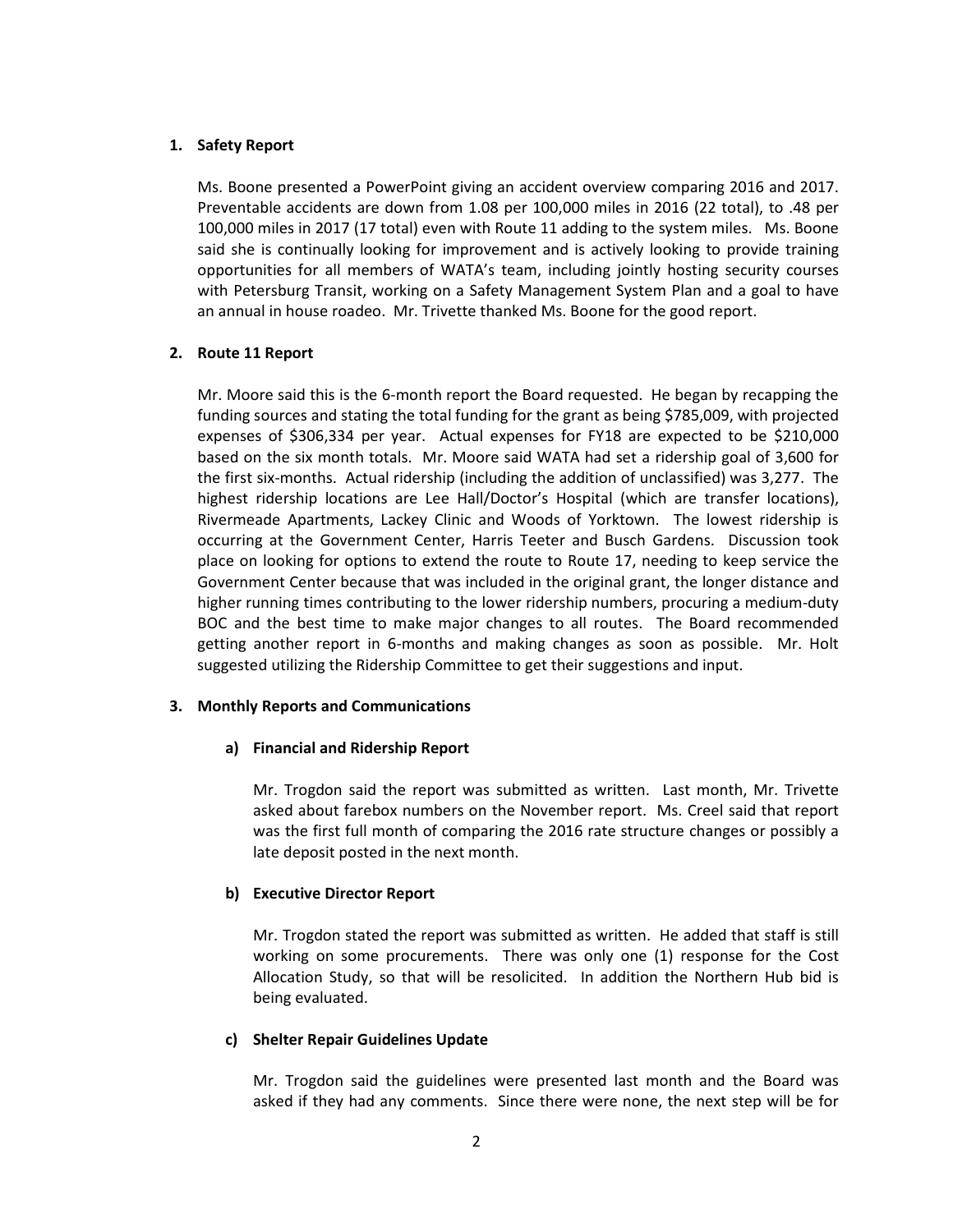staff will move forward to develop guidelines across the board. Mr. Holt suggested working with Timmons for the most practical designs possible. Mr. Moore said staff will come back to the Board with a report of the final details.

## F. UNFINISHED BUSINESS

## 1. FY 2019 Proposed Budget Adoption, Proposed Resolution #R18-18

Ms. Creel stated this is an update from the November retreat and meeting. She presented a PowerPoint of proposed budget expenses and revenues. Critical to the expenses is the change from no longer being able to consider two (2) existing leases as capital leases but as operating leases. This change will cause a reduction in what will be reimbursed through federal and state grants. Other highlights to expenses include:

- One new full time paratransit operator
- Salary benefit growth to mirror James City County's proposed performance increases (assuming to be about 3%)
- Maintenance expenses expected to decrease due to new buses

Ms. Creel outlined revenues to include:

- Requesting level local funding
- Projecting farebox revenue to increase by 10%
- The College of William and Mary contract level

Discussion took place on staff additions and reclassifications, paratransit ridership, the onetime use of the fund balance to make up the \$80,000 shortfall due to the change in capital lease expenditures to operating expenditures. The total proposed draft budget for FY 2019 is \$8.8 million. Staff will ask the Board to appropriate the budget in June.

There being no further discussion, Mr. Trivette asked for a motion to approve the resolution. Mr. Powell made the motion with a second from Mr. Reisweber. The resolution was adopted by a Board vote of 5-0.

# R E S O L U T I O N #R18-18

# FY 2019 – PROPOSED BUDGET

- WHEREAS, the WATA staff has prepared a one-year Proposed Budget for the fiscal year beginning July 1, 2018, and ending June 30, 2019, including all operating and capital revenues and expenses; and
- WHEREAS, it is necessary to carry out the activities proposed therein for the fiscal year beginning July 1, 2018, and ending June 30, 2019, and to set fares in place, endorse revenues and approve grants.
- NOW, THEREFORE, BE IT RESOLVED that the Board of Directors of Williamsburg Area Transit Authority, hereby adopts the following revenues and expenditures.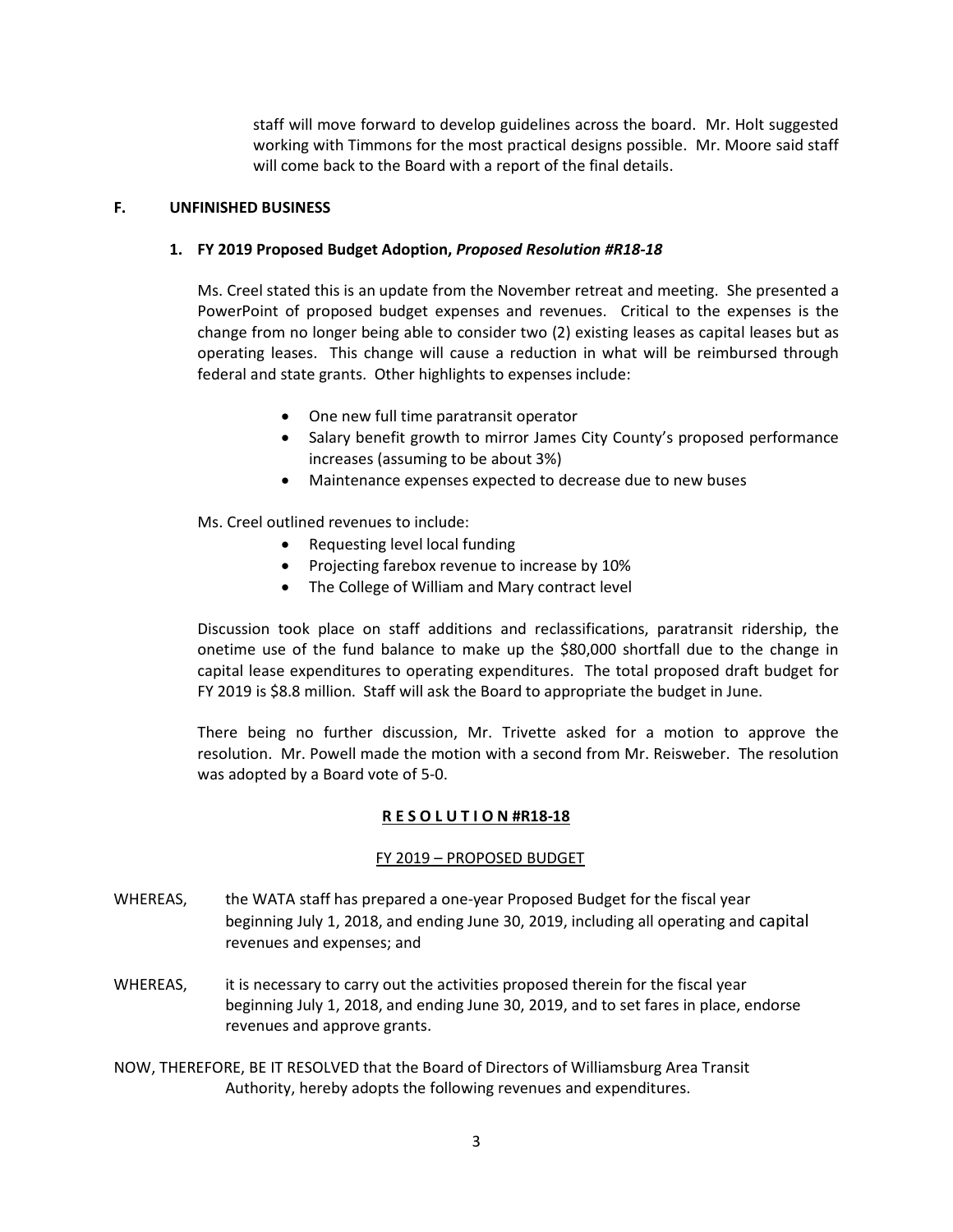BE IT FURTHER RESOLVED that the Board of Directors of Williamsburg Area Transit Authority approves the Fiscal Year 2018 proposed budget in the amount of \$8,848,176.

| Revenues: |                                  |             |
|-----------|----------------------------------|-------------|
|           | <b>Federal Grants</b>            | \$2,106,836 |
|           | <b>Federal Capital Grants</b>    | \$680,800   |
|           | <b>State Grants</b>              | \$1,529,675 |
|           | <b>State Capital Grants</b>      | \$136,160   |
|           | <b>Local Grants</b>              | \$1,544,136 |
|           | <b>Local Capital Grants</b>      | \$6,600     |
|           | <b>Local Capital York County</b> | \$14,000    |
|           | <b>Local Capital CWF</b>         | \$13,440    |
|           | Fare box Revenue                 | \$690,000   |
|           | Advertising                      | \$40,000    |
|           | <b>Contract Services</b>         | \$315,000   |
|           | <b>CWF Bus Operations</b>        | \$1,771,529 |
|           |                                  |             |
| Total     |                                  | \$8,848,176 |
| Expenses: |                                  |             |
|           | Salaries and Fringes             | \$3,746,433 |
|           | Maintenance                      | \$1,231,116 |
|           | Fuel                             | \$518,000   |
|           | <b>Other Operating Expenses</b>  | \$730,099   |
|           | <b>Capital Expenses</b>          | \$851,000   |
|           | <b>CWF Bus Operations</b>        | \$1,771,529 |
|           |                                  |             |
| Total     |                                  | \$8,848,176 |

#### 2. The Colonial Williamsburg Agreement Update

Per Mr. Trivette's motion at the beginning of the meeting, this topic will be handled in Closed Session which will become Item No. G.4.

### G. NEW BUSINESS

#### 1. Proposed Fund Balance Policy

Ms. Creel presented a PowerPoint on the purpose of addressing one time unforeseen emergency expenditures, avoid sudden service interruptions, mitigate unexpected and significant revenue shortfalls or expenditure increases, avoid supplemental requests to funding agencies and maintain creditworthiness. WATA's fund balance, often referred to as a 'rainy day fund' is divided into Unassigned, Assigned and Committed and is currently \$1,772,814. Staff is recommending maintaining 20% of the operating budget in the Unassigned portion to address short term risks to the operating budget and develop a plan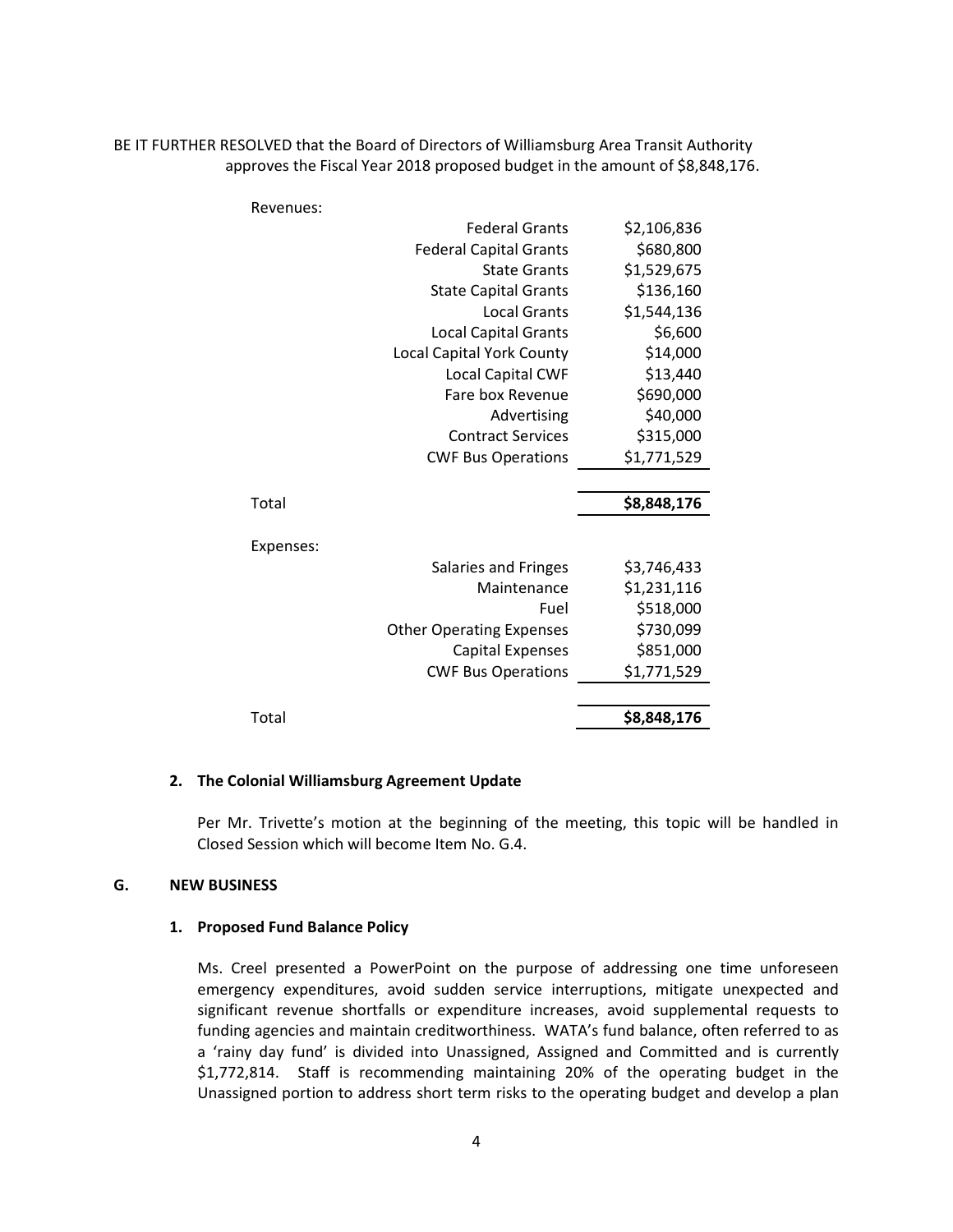to replenish the fund balance over a prescribed time if it falls below the minimum level. Discussion took place on a reasonable time to replenish the fund as being two (2) fiscal years, what percentage other transit agencies have and governmental finance guidelines being two months of operating expenditures (16.7%).

Mr. Trivette asked that a draft be presented to the Board next month and requested Board members give their thoughts to staff before then. He added the next step is to:

- Bring back a formal policy, with bench markings, including
- Developing a procedure for the Board to borrow from the fund, with a requirement of a majority or 'super-majority' (preferred) vote and
- Developing a plan to replenish the fund

# 2. FY 2018 Budget Transfer – Capital to Operating Lease Expenditures, Proposed Resolution #R18-19

Mr. Trogdon referred to the earlier discussions regarding changes to lease categorizations and added that to cover the \$180,709 expense, WATA may be able to use funds from fuel savings or other surplus. He said that staff will have a better idea in April on how best to mitigate the change to the operating budget and that it could be necessary to utilize the fund balance. Mr. Trivette added that there was to be a study of lease rates as it relates to the City's lease at the Transportation Center, which may cause that lease to go down which could help mitigate the cost as well.

There being no further discussion, Mr. Trivette asked for a motion to approve the resolution. Mr. Carter made the motion with a second from Mr. Reisweber. The resolution was adopted by a Board vote of 5-0.

# R E S O L U T I O N #R18-19

# FISCAL YEAR 2018 BUDGET TRANSFER - CAPITAL TO OPERATING LEASE EXPENDITURES

- WHEREAS, the Federal Transit Administration (FTA) notified the Williamsburg Area Transit Authority (WATA) that the lease expenditures can no longer be a considered capital expenditures; and
- WHEREAS, as a result these lease expenditures are to be transferred to operating expenses.
- NOW, THEREFORE, BE IT RESOLVED by the Board of Directors of the Williamsburg Area Transit Authority that the Board hereby approves the transfer of \$180,709 from Capital Expenditures to Operating Expenditures.

# 3. TDP Update, Proposed Resolution #R18-20

Mr. Trogdon stated that the Virginia Department of Rail and Public Transportation (DRPT) required that any public transit agency receiving State funding submit a Transit Development plan (TDP) every six (6) years with annual updates as needed. The last major update was on July 20, 2016 for the required six (6) years covering the period FY2016 –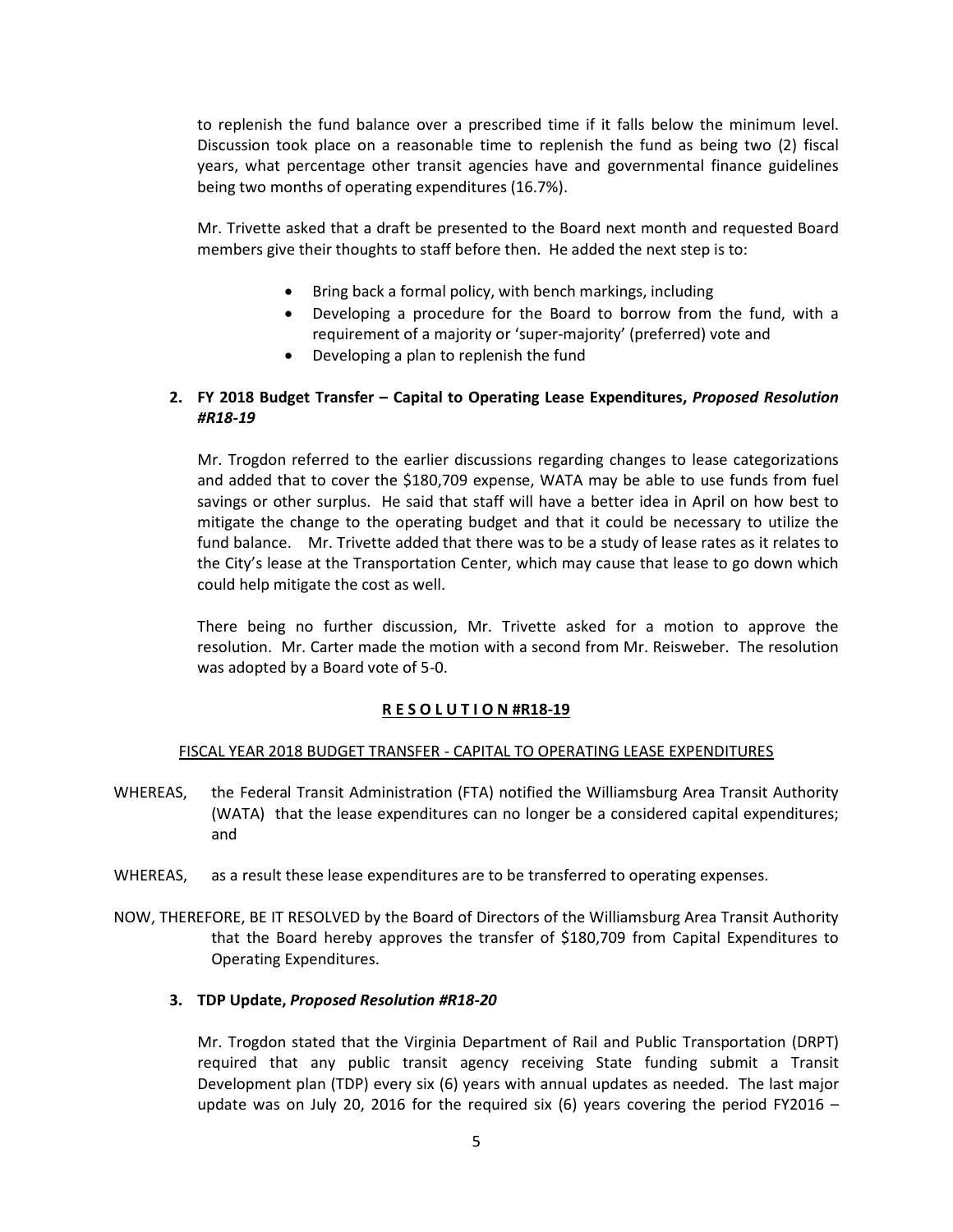FY2022. This minor update covers route and fare structure changes and the addition of the new Route 11. He also noted a correction to the Plan that should show .48 preventable accidents per 100,000 miles rather than .33.

There being no discussion, Mr. Trivette asked for a motion to approve the resolution. Mr. Powell made the motion, as amended, with a second from Mr. Reisweber. The resolution was adopted by a Board vote of 5-0.

#### R E S O L U T I O N #R18-20

#### FY 2018 TRANSPORTATION DEVELOPMENT PLAN (TDP) UPDATE

- WHEREAS, the Williamsburg Area Transit Authority is required to update the Transit Development Plan (TDP) annually to ensure that information is current and relevant; and
- WHEREAS, the Transit Development Plan (TDP) serves as the planning document for the Authority's service, capital, and operational needs; and
- WHEREAS, the Board of Directors of the Williamsburg Area Transit Authority wishes to adopt Transit Development Plan annual minor update as attached hereto and incorporated herein by this reference.
- NOW, THEREFORE, BE IT RESOLVED that the Board of Directors of the Williamsburg Area Transit Authority adopt WATA's Transit Development Plan annual minor update.

#### 4. CLOSED SESSION, Proposed Resolution #R18-21

Consideration of the investment of public funds where competition or bargaining is involved, where, if made public initially, the financial interest of the governmental unit would be adversely affected pursuant to Section 2.2-3711 (A) (6) of the Code of Virginia, Proposed Resolution #R18-21

Mr. Carter read the statement and made the motion with a second by Mr. Powell, to enter into Closed Session.

The motion passed by a Board vote of 5-0.

At 11:38 a.m., Mr. Trivette commenced the Closed Session. Mr. Brent Haden of Pender & Coward and Ms. Creel were also present. Mr. Reisweber was not in attendance.

At 12:40 p.m., Mr. Trivette reconvened the Board in Open Session.

Mr. Carter made a motion, with a second by Mr. Powell, to adopt the Closed Session Certification.

The motion passed by a Board vote of 4-0 (minus Mr. Reisweber).